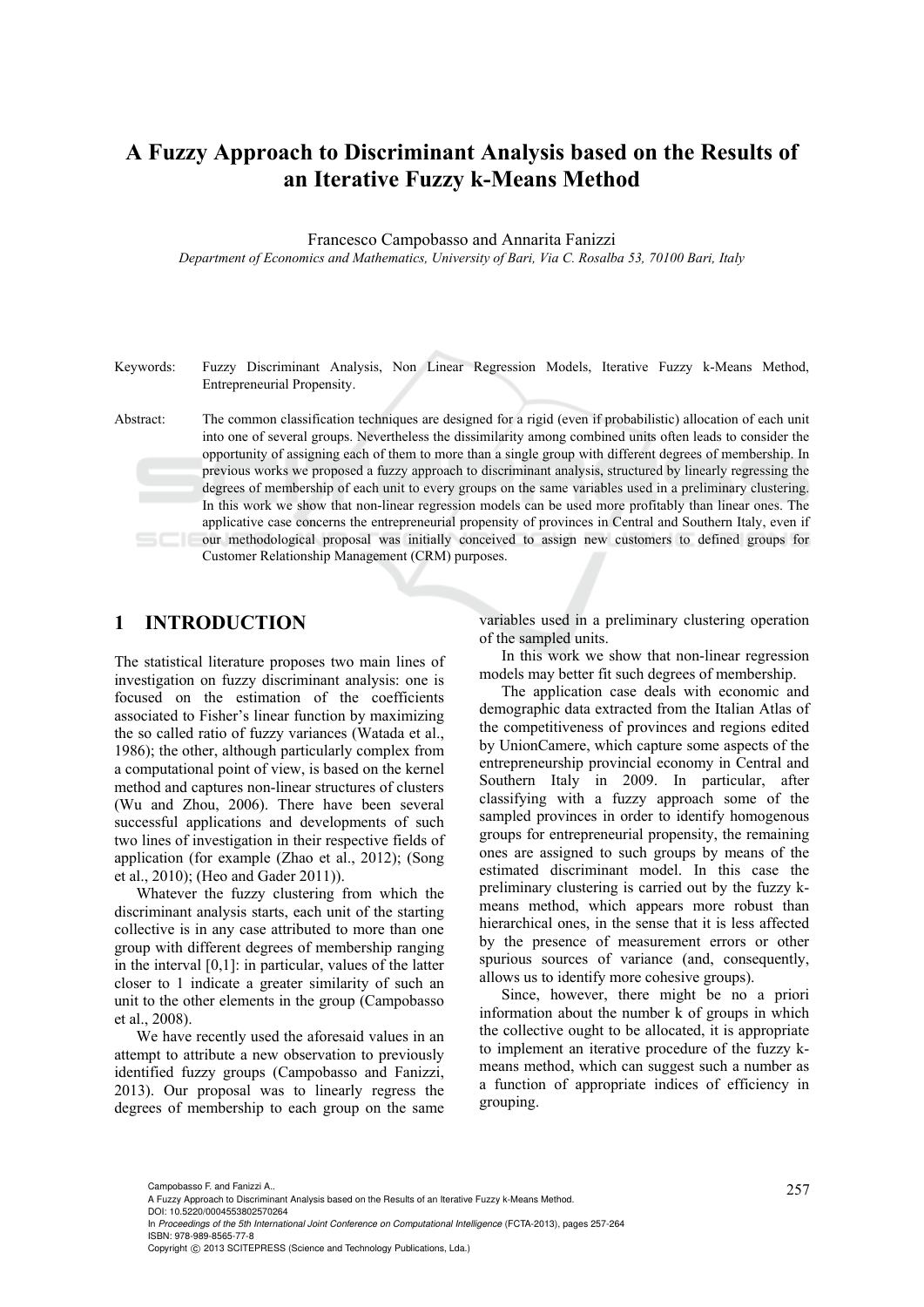The reliability of the proposed discriminant model is verified by comparing the obtained results with the ones of our previous suggestion (based on linear regression models) and also of a classical discriminant analysis.

Note that such a fuzzy algorithm was initially designed for an automotive dealer, where new customers had to be assigned to defined groups for a Customer Relationship Management (CRM) application.

### **2 FUZZY DISCRIMINANT MODEL**

In a recent work we proposed to evaluate, after a preliminary fuzzy clustering, the weight that each of the used p variables has had in determining the degrees of membership of the sampled units to the k identified groups. For this purpose, we estimated as many linear regression functions as the considered groups, thus explaining the degrees of membership  $\mu_{i1}, \mu_{i2}, ..., \mu_{ig}, ..., \mu_{ik}$  of the i.th unit to them:

$$
\mu_{i1} = \beta_{10} + \beta_{11}x_{i1} + \beta_{12}x_{i2} + ... + \beta_{1p}x_{ip} + \varepsilon_{i1},
$$
  
\n...  
\n
$$
\mu_{ig} = \beta_{g0} + \beta_{g1}x_{i1} + \beta_{g2}x_{i2} + ... + \beta_{gp}x_{ip} + \varepsilon_{ig},
$$
  
\n...  
\n
$$
\mu_{ik} = \beta_{k0} + \beta_{k1}x_{i1} + \beta_{k2}x_{i2} + ... + \beta_{kp}x_{ip} + \varepsilon_{ik}.
$$

In so doing, we could define a discriminant model that allows to estimate the degree of awarding of any other not sampled unit to the previous k groups. In other word such a model establishes a hierarchy of assignment of a generic new observation, that can be used as a weighting system for further analysis. It is possible to demonstrate that, as well as the sum of the degrees of membership to k groups of the i.th sampled unit equals 1, also the sum of the estimated degrees of membership of each not sampled unit equals 1.

Some of the estimated degrees of membership of the i.th element may be less than zero, expressing a lack of membership to the considered group. In this case the other degrees of the i.th unit greater than zero can be normalized, after setting each of the negative ones equal to zero. In particular, assuming that  $\hat{\mu}_{i1}, \hat{\mu}_{i2} < 0$  in the case of four groups, it would be sufficient to ensure  $\mu_{i1}^*$ ,  $\mu_{i2}^* = 0$  and to normalize the remaining degrees of membership in the following way

$$
\mu_{i3}^* = \hat{\mu}_{i3}/(\hat{\mu}_{i3} + \hat{\mu}_{i4}), \ \mu_{i4}^* = \hat{\mu}_{i4}/(\hat{\mu}_{i3} + \hat{\mu}_{i4}),
$$

which leaves the total sum equal to one.

The same discriminant logic can be defined considering non-linear regression functions, according to which the marginal effect of a single independent variable on the degree of membership  $\mu_{i}$  of the unit i.th to the g.th group is not constant.

In particular we take into account the r.th order polynomial functions, still linear in parameters but no longer in independent variables, which take the following form:

$$
\mu_{i1} = \beta_{10} + ... + \beta_{1j} x_{ij} + ... + \beta_{1j+p} x_{ij}^2 + ... + \beta_{1j+p(r-1)} x_{ij}^r + ... + \varepsilon_{i1},
$$
  
\n...  
\n
$$
\mu_{ig} = \beta_{g0} + ... + \beta_{gj} x_{ij} + ... + \beta_{gj+p} x_{ij}^2 + ... + \beta_{gj+p(r-1)} x_{ij}^r + ... + \varepsilon_{ig},
$$
  
\n...  
\n
$$
\mu_{ik} = \beta_{k0} + ... + \beta_{kj} x_{ij} + ... + \beta_{k,j+p} x_{ij}^2 + ... + \beta_{k,j+p(r-r)} x_{ij}^r + ... + \varepsilon_{ik}.
$$

Such a model better fits the degrees of membership  $\mu_{i1}, \mu_{i2}, \dots, \mu_{i2}, \dots, \mu_{ik}$ , which could increase as well as decrease at rates which actually vary depending on the values assumed by the independent variables  $X_{i1}, X_{i2}, \ldots, X_{ig}, \ldots, X_{ik}$ . In other words it may happen that the awarding of any unit to one of the k groups becomes more marked for certain values of  $X_{i1}$ ,  $X_{i2}$ , ..., $X_{ig}$ , ..., $X_{ip}$  than for others.

Note that a higher order r makes the regression function more flexible and, therefore, allows us to express more precisely the behavior of the degrees of membership at different levels of the independent variables. On the other hand, a lower value of r allows to have a more parsimonious model, which is also easier to interpret.

In summary our proposal, framed in the context of the relationships between clustering variables but not focused on the fuzzy (within and between) variances, is to express the degrees of membership of any unit to each group as non linear functions of the same variables used in a preliminary clustering.

Since the adjusted  $R^2$  coefficient of determination provides a measure of the residual sum of squares of the dependent variable in relative terms (i.e. with respect to the total deviance of such a variable) for each regression function, characterized by its own specification, then an index of reliability of the discriminant model is given by the simple average of the adjusted  $R^2$  coefficients associated to the k estimated regression functions. Note that the simple average is allowed because the number of the observations does not differ from one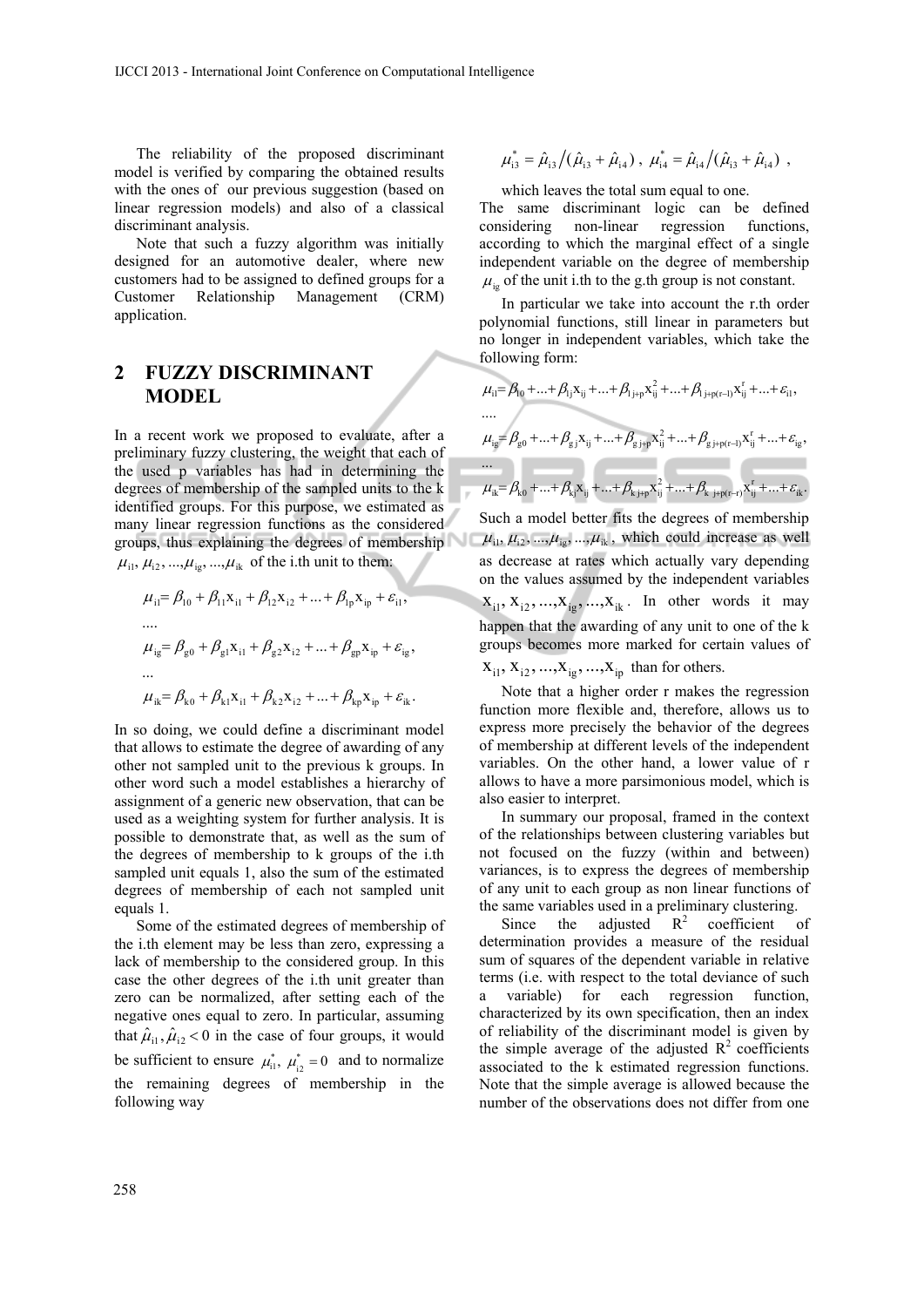function to another (whereas the number of independent variables, although variable, is taken into account by means of the adjustment of the  $R^2$ coefficients of determination).

### **3 AN APPLICATION CASE: THE LEVEL OF ENTREPRENEURIAL PROVINCIAL PROPENSITY IN CENTRAL AND SOUTHERN ITALY**

The entrepreneurial capacity of a territory is recognized more and more widely as an important vehicle for economic development, or as a major stimulus to growth in terms of productivity, innovation and employment. In the proposed application case we seek to analyze the provincial level of such a capacity in Central and Southern Italy, during the dark year 2009 of the economic crisis (National Institute for Foreign Trade, Italy in the International Economy - Summary Report for 2008-2009)

For this purpose, we extract specific indicators from the Italian atlas of the competitiveness of provinces and regions edited by UnionCamere, which can capture some aspects of provincial entrepreneurship for the year under review.

The *business density*, measured by the ratio between the number of active companies and the resident population (in percentage terms), and the *density of the local units*, measured by the ratio between the total number of local units and the considered area in square kilometers (in percentage terms), are two indicators that describe the entrepreneurial propensity of a territory.

These indicators do not provide qualitative information on the economy of a territory, but are certainly useful in comparisons between geographical areas, and between the various sectors of an economic activity.

Another demographic indicator that can be used in our analysis is the rate of *entrepreneurial evolution*, measured by the difference between the corresponding birth and death rates of businesses. The first one, representative of the productive renewal, is defined as the number of new companies (except for farms) registered in the records kept by the Chambers of commerce, industry, agriculture and crafts, with respect to those existing at the beginning of the period (in percentage terms); the

second one, instead representative of the productive obsolescence, is defined as the number of companies (except for farms) deleted from such records, with respect to those existing at the beginning of the period (in percentage terms).

The last indicator used to evaluate the territorial dynamism is the *export propensity*, defined as the ratio between the total amount of exports in one year and the produced added value in the same time frame (in percentage terms).

On the basis of these indicators, which are weakly correlated with one another (Table 1), we randomly select the 80% of the 61 provinces in Central and Southern Italy, afterwards we identify homogeneous groups with a fuzzy approach, and finally we estimate the proposed discriminant model, in order to assign the remaining 20% of the provinces to such groups.

Table 1: Correlation coefficients between the considered indicators.

|                               | <b>Business</b><br>density | Density of the<br>local units | Rate of | Export<br>evolution propensity |
|-------------------------------|----------------------------|-------------------------------|---------|--------------------------------|
| <b>Business</b><br>density    |                            | $-0.15$                       | 0.19    | 0.03                           |
| Density of the<br>local units |                            |                               | 0.18    | 0.07                           |
| Rate of<br>evolution          |                            |                               |         | 0.17                           |
| Export<br>propensity          |                            |                               |         |                                |

#### **3.1 Identification of Homogeneous Fuzzy Groups of the Provinces**

#### **3.1.1 Fuzzy k-Means Method**

In a hierarchical clustering method any improper aggregation of units carried out in early stages of the iterative process can undermine the aggregations in subsequent stages (Campobasso and Fanizzi, 2013). On the contrary, in the context of a non-hierarchical clustering method, the allocation of every unit into groups is modified until the classification process does not reach convergence.

Among the non-hierarchical methods, also defined as optimization techniques, we choose the fuzzy k-means one (Kaufman and Rousseau, 1990), which is a generalization of the homonymous classic method. The corresponding iterative process minimizes a function of the Cartesian distance between the elements of each group, once weighted by the degree of membership to the group itself, and their centroid.

In particular, let  $\mu_{i}$  be the degree of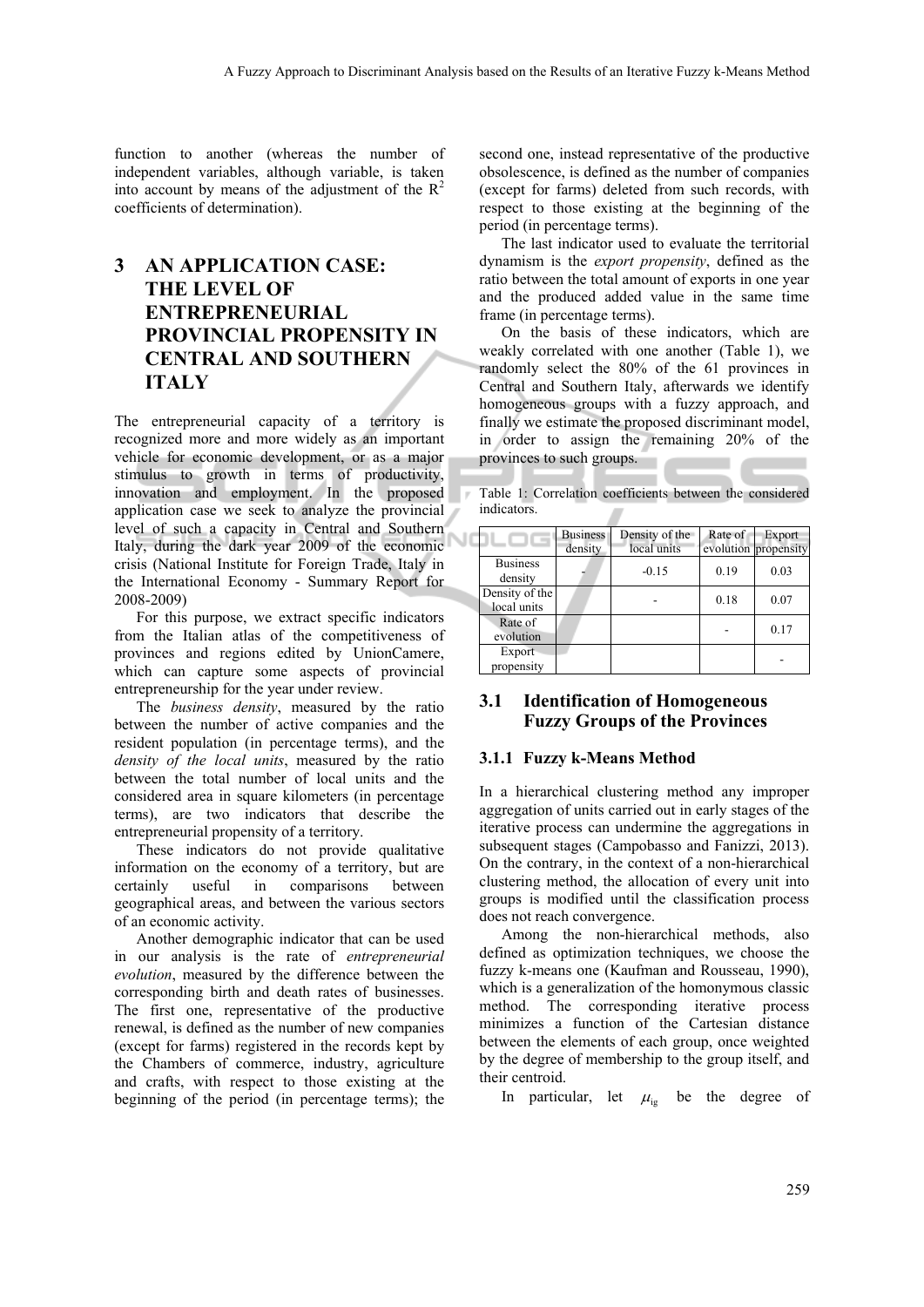membership of the i-th element  $(i = 1, 2, ..., n)$  to the g-th cluster  $(g = 1, 2, ..., k)$  underlying the following two constraints:  $0 \leq \mu_{ig} \leq 1$  and  $\sum_{g=1}^{k} \mu_{ig} = 1$ .

Then the procedure estimates the values of  $\mu_{i}$ minimizing the object function

 $=\sum_{i=1}^{n} \sum_{g=1}^{k}$  $i = 1$ k  $g = 1$  $J(U, v) = \sum \sum \mu_{ig}^2 d_{ig}^2$ , with respect to the matrix U

of the degrees of membership  $\mu_{ig}$  and to the centroids vector  $v = (v_1, v_2, ..., v_k)$ . The generally used metric is the Euclidean one on standardized variables, but it is possible to adopt other metrics with appropriate precautions.

The main limitation of this procedure, as well as of any non-hierarchical method, is the need to know the number of groups in which the collective should be shared. For this purpose we propose an iterative process of the fuzzy k-means method for increasing values of k.

#### **3.1.2 An Iterative Process of the Fuzzy k-Means Method**

The iterations of the fuzzy k-means method cannot exceed a certain limit, as it would be difficult to analyze a number of groups too high compared to the available observations.

Therefore, after the completion of the iterations, it is necessary to determine such a number, depending on the actual effectiveness of the fuzzy clustering.

The latter is more effective when it is able to capture the degree of fuzziness of the observed units in belonging to different groups, without causing difficulties in the interpretation of the final classification.

In particular the *partition coefficient* (Bezdek, 1981) of a fuzzy classification in k groups

 $=\sum_{g=1}^{k} \sum_{i=1}^{n} \frac{\mu}{i}$ k  $g = 1$ n  $i = 1$ 2 i,g  $F_k = \sum_{g=1}^{\infty} \sum_{i=1}^{r-1} \frac{f^{(h)}}{n}$ , measures such a degree of

fuzziness and is included in  $[1/k,1]$ . A normalized version of it, which takes values in [0,1], is represented by  $F_k = \frac{kF_k - 1}{k - 1}$ . The higher the value of

 $F_{\nu}$ ', the more efficient the partition is.

The efficiency of a fuzzy classification in k groups can also be expressed by the *index of entropy*

(Bezdek, 1981) 
$$
H_k = -\frac{1}{n} \sum_{g=1}^{k} \sum_{i=1}^{n} \mu_{i,g} \log(\mu_{i,g}),
$$

which varies from 0 up to  $log (k)$ . The minimum

value is obtained in the case of hard clustering, whereas the maximum one in the case of maximum uncertainty (in which all the degrees of membership equal  $1/k$ ).

A normalized version of it, which takes values in  $\left[0, \frac{\log(k)}{1 - k/n}\right]$  $\mathbf{r}$  $0, \frac{\log(k)}{1 - k/n}$  is represented by  $H_k' = \frac{H_k}{1 - k/n}$ . The less the value of  $H_k$ ', the more efficient the partition is. In correspondence of  $k = 2$ ,  $H_{\nu}$  often assumes a relative minimum value, to be compared with any other.

The so far mentioned indices do not involve the observed values, but only the membership of the units, apart from the form taken by the obtained clusters. Therefore they can be only used to compare groupings obtained for different values of k through the same clustering method.

In the present case the values assumed by two indices  $F_k$  and  $H_k$  are calculated for increasing values of k by means of Matlab Editor. Their graphical representation leads to divide the provinces of Central and Southern Italy in three groups; in correspondence of  $k=3$ , in fact,  $F_k$ reaches a relative maximum value and  $H<sub>k</sub>$  a relative minimum value.



Figure 1: Indices of efficiency in clustering for increasing values of k.

In order to determine the "goodness" of the clustering results, we use the so called *separation* 

*coefficient* 
$$
g = \max_{k \le g, h \le g} \left( \frac{r_k + r_h}{d_{kh}} \right)
$$
, where

 $r_k = \max_{1 \le i \le n} (\mu_{i,k} d_{i,k})$  is the radius of the k.th group. Such a radius is defined as the maximum distance

between its centroid and the n units of the entire collective, weighted by the respective degrees of membership.

The coefficient g is a functional validation index, deliberately distinct from those used for the choice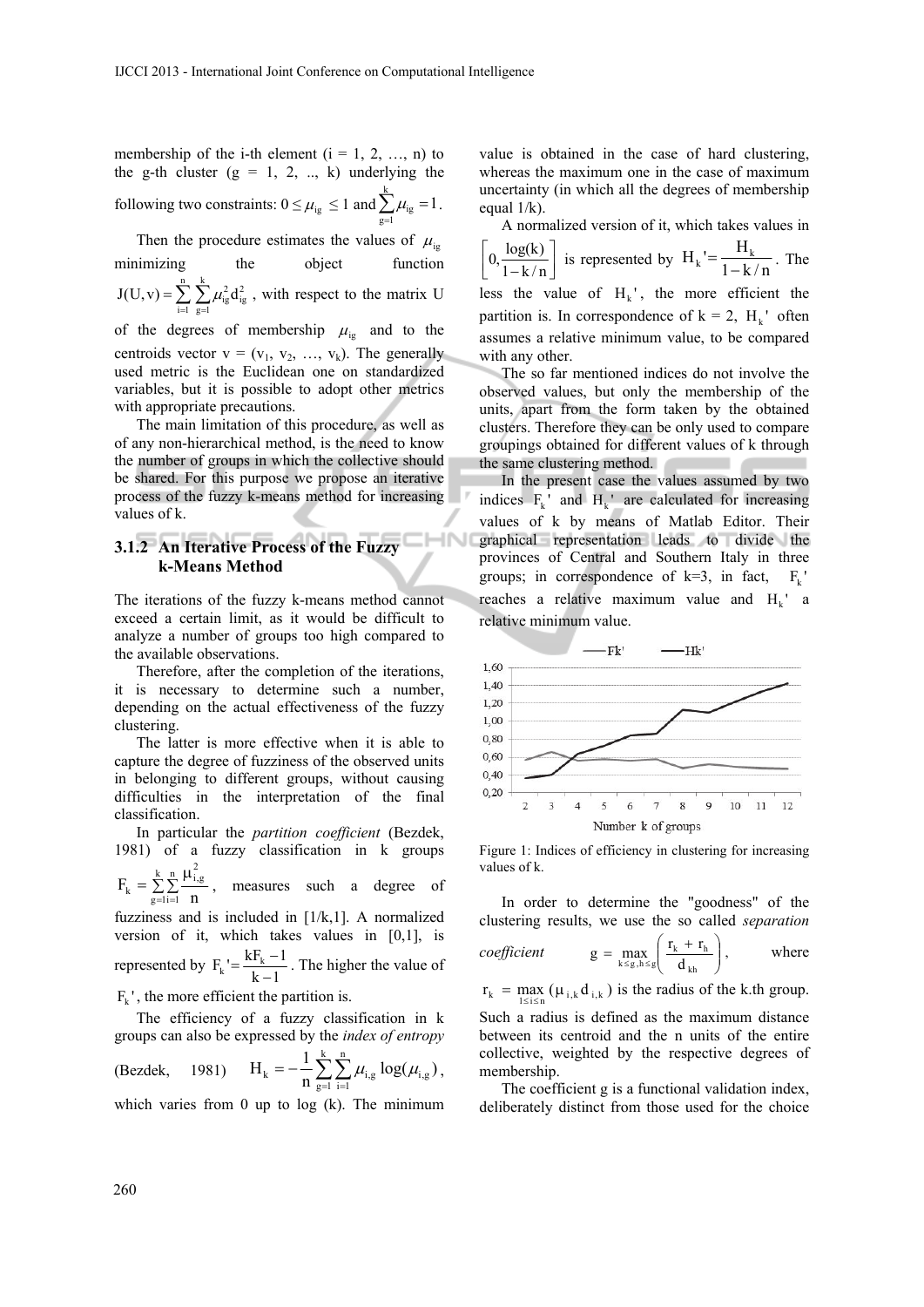of k, and it measures the compactness of the clusters of a fuzzy partition, by comparing their radius with the distance between the corresponding centroids. Such a coefficient is obtained as the maximum ratio of the sum of the radii of the two groups on the distance between their centroids.

If it is less than one, then the structure of the groupings is robust, in the sense that the minimum distance between groups is greater than the maximum sum of the radii. If, instead, it is equal to one, then the clusters are tangent, i.e. the minimum distance is equal to the maximum sum of the radii.

Finally, if it is greater than one, then the clusters are intersecting, i.e. the minimum distance is less than the maximum sum of the radii.

Since the separation coefficient of the identified fuzzy partition shows a value of 0.042, then the structure of the latter is robust and plausible.

#### **3.2 The Identified Groups**

With reference to the application case, the preliminary analysis of the data set suggests the subdivision of the collective into three groups.

Since the fuzzy classification generates groups to which the elements do not belong separately, we suggest to define the profile of each group by calculating the weighted average of the values of the indicators of all the sampled provinces by the corresponding degrees of membership to all the groups (Table 2).

Table 2: Average values of the considered indicators weighted by the degrees of membership of each province, by group

|         | <b>Business</b> | Density of the | Rate of   | Export     |
|---------|-----------------|----------------|-----------|------------|
|         | density         | local units    | evolution | propensity |
| Group 1 | 8.70            | 17.50          | $-0.41$   | 9.94       |
| Group 2 | 9.81            | 15.17          | 0.39      | 10.28      |
| Group 3 | 9.41            | 21.40          | 0.27      | 21.36      |

The first group identifies a *low level of entrepreneurial propensity*, on average characterized by a negative *rate of evolution* (equal to -0.41), but also by a *business density* and an *export propensity* (respectively equal to 8.45 and 9.94) which are both lower than the other two groups.

The second group identifies an *intermediate level of entrepreneurial propensity*, on average characterized by a positive *rate of evolution* (equal to 0.39), but also by a *business density* and an *export propensity* (respectively equal to 9.81 and 10.28) which are both slightly higher than the first group.

The last group identifies a *high level of entrepreneurial propensity*, on average characterized by an *export propensity* and a *density of the local units* which are both by far the highest (respectively equal to 21.36 and 21.40).

Actually the provinces characterized by a predominant degree of membership (greater than 0.5) to the group with a *low level of entrepreneurial propensity* are all located in the South and Islands, while those to the group with a high level of entrepreneurial propensity are all located in Central Italy.

Note that a sharper clustering might be obtained by assigning each sampled province to the group with respect to which its degree of membership is the highest among the three ones.

#### **3.3 Estimation of the Fuzzy Discriminant Model**

Once the three fuzzy groups are identified, it is possible to determine the weight of the clustering variables in the explanation of the corresponding degrees of membership for each sampled province. For this purpose, as extensively discussed above, we first estimate a linear regression model in which the latter ones are function of the former ones (Table 3).

Table 3: Estimated coefficients of the linear regression models, by group.

|                                                        | Group 1    | Group 2   | Group 3   |  |
|--------------------------------------------------------|------------|-----------|-----------|--|
| Intercept                                              | $0.32***$  | $0.40***$ | $0.28***$ |  |
| Business density                                       | $-0.14***$ | $0.12***$ | 0.02      |  |
| Density of the local<br>units                          | 0.00       | $-0.03$   | $0.04*$   |  |
| Rate of evolution                                      | $-0.06***$ | $0.06***$ | 0.00      |  |
| Export propensity                                      | $-0.05**$  | $-0.10**$ | $0.16***$ |  |
| Adjusted $R^2$                                         | $0.58***$  | $0.52***$ | $0.59***$ |  |
| Index of reliability of the discriminant model<br>0.56 |            |           |           |  |

\*\*\* significant at 0.01 level \*\* significant at 0.05 level \* significant at 0.10 level

Note that the adjusted  $R^2$  coefficients of determination associated to the three linear regressions are significant and all greater than 0.5, so that their simple average equals 0.56. Therefore the discriminant model reaches an acceptable level of reliability for the collective under examination.

Now we show that the quadratic regressions are more suitable than the linear regressions in the estimation of the degrees of membership (Table 4).

Note that the adjusted  $R^2$  coefficients of determination associated to the three quadratic regressions are significant and all greater than 0.6, so that their simple average is higher (0.68) than that obtained using linear regressions.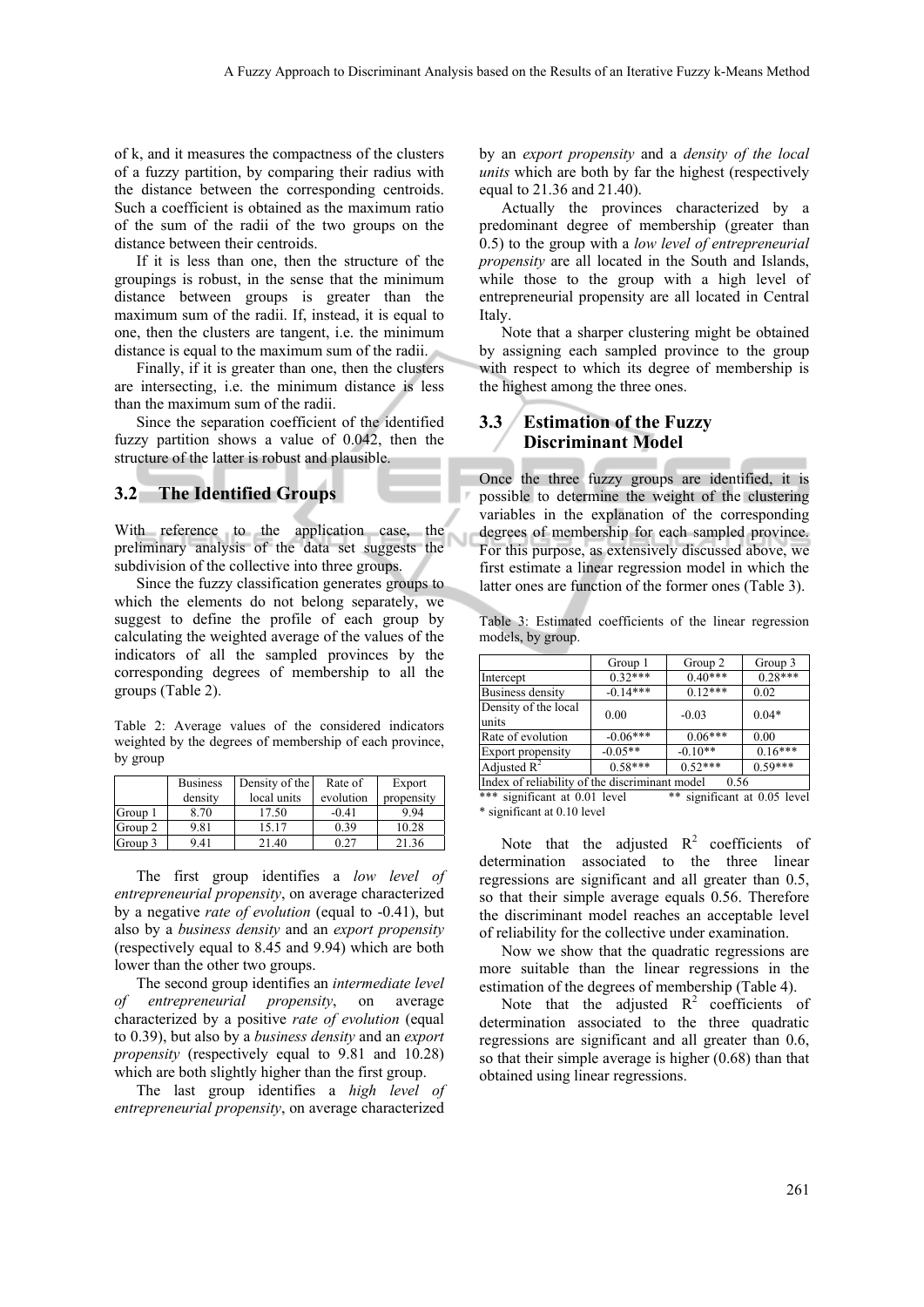|                                                 | Group 1    | Group 2    | Group 3    |
|-------------------------------------------------|------------|------------|------------|
| Intercept                                       | $0.32***$  | $0.35***$  | $0.33***$  |
| Business density                                | $-0.18***$ | $0.18***$  | 0.01       |
| Density of the local units                      | 0.07       | $-0.11*$   | $0.04*$    |
| Rate of evolution                               | $-0.11***$ | $0.09**$   | 0.02       |
| <b>Export propensity</b>                        | $-0.08***$ | $-0.15***$ | $0.24***$  |
| Business density $(2)$                          | $0.05**$   | $-0.04*$   | $-0.01$    |
| Density of the local units<br>$($ $($ $\vee$ 2) | $-0.02*$   | $0.02*$    | $-0.01$    |
| Rate of evolution $(2)$                         | $-0.04***$ | $0.02**$   | 0.01       |
| Export propensity $(2)$                         | 0.01       | $0.03**$   | $-0.04***$ |
| Adjusted $R^2$                                  | $0.71***$  | $0.62***$  | $0.71***$  |

Table 4: Estimated coefficients of the quadratic regression models, by group.

Index of reliability of the discriminant model 0. 68<br>significant at 0.01 level \*\* significant at 0.05 level  $\frac{\ln(\text{max of terms})}{\text{significant at } 0.01 \text{ level}}$ \* significant at 0.10 level

The simple average of the adjusted  $R^2$ coefficients of determination still grows (0.77) in the case of cubic regressions, because the latter ones become even more flexible and allow a better representation of awarding of the sampled provinces to the three identified groups (Table 5). **HN** 

SCIENCE *A*ND Table 5: Estimated coefficients of the cubic regression models, by group.

|                                                                    | Group 1    | Group 2    | Group 3    |  |
|--------------------------------------------------------------------|------------|------------|------------|--|
| Intercept                                                          | $0.28***$  | $0.42***$  | $0.29***$  |  |
| <b>Business density</b>                                            | $-0,25***$ | $0,27***$  | $-0.03$    |  |
| Density of the local units                                         | 0,02       | $-0.15**$  | $0.13**$   |  |
| Rate of evolution                                                  | $-0,13***$ | $0.10***$  | 0.03       |  |
| Export propensity                                                  | $-0.07**$  | $-0,15***$ | $0.22***$  |  |
| Business density $($ $^2)$                                         | 0,01       | 0,00       | $-0.01$    |  |
| Density of the local units<br>$($ <sup><math>\land</math>2</sup> ) | 0.02       | $0.08*$    | $-0,09**$  |  |
| Rate of evolution $(2)$                                            | $-0.01$    | 0.00       | 0.02       |  |
| Export propensity $(2)$                                            | $0.07*$    | $-0.12***$ | 0.05       |  |
| Business density (^3)                                              | $0,04**$   | $-0.05***$ | 0,01       |  |
| Density of the local units<br>$(^{\wedge}3)$                       | 0.00       | $-0.01$    | $0.01**$   |  |
| Rate of evolution $(^\wedge 3)$                                    | 0.01       | $-0.01$    | 0.00       |  |
| Export propensity $(^\wedge 3)$                                    | $-0,01$    | $0,04***$  | $-0,02***$ |  |
| Adjusted $R^2$                                                     | $0.76***$  | $0.79***$  | $0.77***$  |  |
| Index of reliability of the discriminant model<br>0.77             |            |            |            |  |

\*\*\* significant at 0.01 level \*\* significant at 0.05 level \* significant at 0.10 level

Since the discriminant model defined via cubic functions reaches a remarkable goodness of fit, we prefer not to further increase the order of polynomials, so as to maintain a parsimonious number of the involved independent variables and to allow an easier interpretability of the obtained estimates.

The examination of the estimated regression coefficients confirms what emerges from an overview of the average profiles of the groups, since

the variables with a greater discriminating power in the definition of degrees of membership seem to correspond to those discussed above. In particular the *business density* and the *rate of evolution* are the most significant variables in explaining the assignment to the first two groups, while the *export propensity* and *density of local units* to the third group (actually characterized by high average values of the latter ones).

Note that the *business density* is not significant at all in determining the degree of membership of a province to the third group, likely because the corresponding average value is close to that of the second one. Similar consideration can be done be with reference both to the *density of the local units*, which is not significant in determining the degree of membership to the first group, and to the *rate of evolution*, which is not significant in determining the degree of membership to the third group.

In general terms an independent variable, expressed in cubic terms, helps in discriminating one group from another when the gap between the corresponding average values of the same (standardized) independent variable is remarkable.

For clarity we present the average values of all the standardized indicators for each group of provinces in Table 6.

Table 6: Average values of the standardized indicators weighted by the degrees of membership of each province, by group.

|         | <b>Business</b><br>density | Density of<br>the local<br>units | Rate of<br>evolution | Export<br>propensity |
|---------|----------------------------|----------------------------------|----------------------|----------------------|
| Group 1 | $-0.46$                    | 0,06                             | $-0.46$              | $-0.20$              |
| Group 2 | 0.51                       | $-0.04$                          | 0.20                 | $-0.18$              |
| Group 3 | 0.20                       | 0.23                             | 0,10                 | 0.68                 |

On the basis of such an estimation procedure, it is possible to determine the degrees of membership to the three groups for each of the 20% of the provinces not yet taken into account (Table 7).

Such degrees are compared with the analogue posterior probabilities of assignment, deriving from a classical discriminant analysis based on Bayes' theorem, in order to evaluate their reliability. Note that the used prior probabilities coincide with the proportions of sampled provinces included in each of the three groups within a classification procedure based on the found maximum degree of membership.

Before conducting such a classical discriminant analysis, we have assessed – by means of the coefficient of kurtosis defined by Mardia - the actual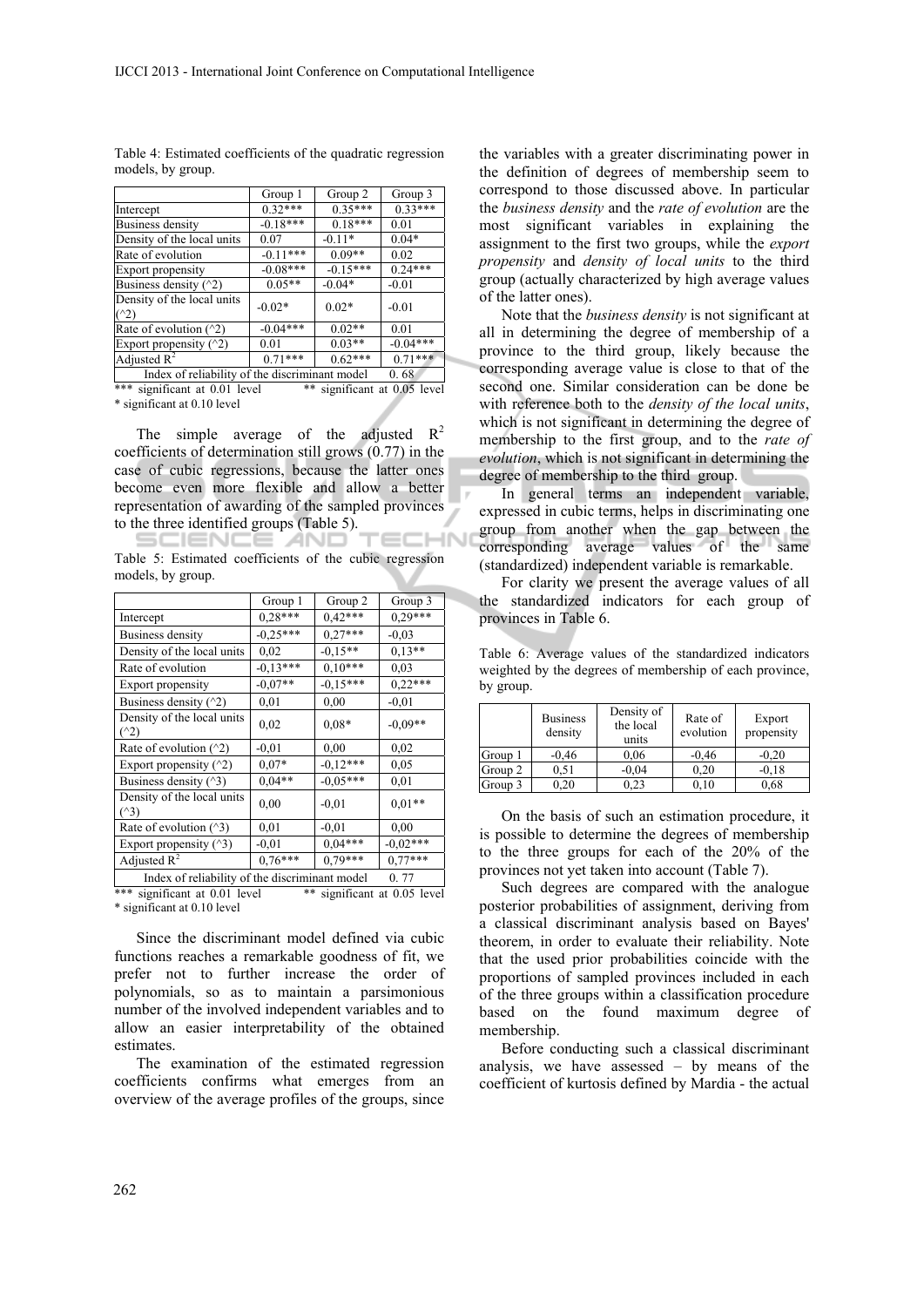multivariate normality of the indicators observed in the three groups.

Table 7: Estimated degrees of membership to the three identified groups, by not sampled province in Central and Southern Italy (2009).

| Sampled provinces | Group 1 | Group 2 | Group 3 |
|-------------------|---------|---------|---------|
| Pisa              | 0,22    | 0,32    | 0,47    |
| Livorno           | 0,41    | 0,19    | 0,40    |
| L'aquila          | 0,21    | 0.52    | 0,27    |
| Isernia           | 0.31    | 0,46    | 0,24    |
| Avellino          | 0.23    | 0,52    | 0,26    |
| <b>Brindisi</b>   | 0,42    | 0.31    | 0,27    |
| Ogliastra         | 0.35    | 0.51    | 0.13    |
| Rieti             | 0,43    | 0,45    | 0,12    |
| Palermo           | 0.50    | 0,41    | 0.09    |
| Reggio Calabria   | 0.68    | 0,20    | 0,11    |
| Enna              | 0,58    | 0,36    | 0,06    |
| Medio Campidano   | 0.64    | 0,30    | 0,06    |

The achieved comparison confirms the validity of the estimation procedure of the degrees of membership, by means of which we assigned the sampled provinces into homogeneous groups, since the group with the highest degree of membership is also the more likely one (Table 8).

Some slight discrepancies between the results of the method proposed by us and those of the classical discriminant analysis can happen, in the case of an estimated not predominant membership to one of the three groups.

See, for example, the provinces of Isernia, Oristaglia, and Rieti, which show a degree of membership to the first group slightly lower (respectively equal to 0.31 0.35 and 0.43) than the second group (respectively equal to 0.46 0.51 and 0.46), but a probability of assignment to the first group higher than the second group. See, also, the province of Medio Campidano, which shows a high degree of membership to the first group (0.64), even if the probability of assignment to the second group is higher than the first one.

Note that the measure of probability of a classical discriminant analysis has been used only to assess the actual validity of the proposed model, because such a measure represents in any case a magnitude not directly comparable with a degree of membership (which evokes, by definition, the concept of a not exclusive assignment).

The latter, in particular, does not refer to the occurrence or not of bivalent random events, but represents the measure of a deterministic but "vague" fact that occurs to a certain extent.

Table 8: Probability of assignment to the identified three groups, estimated by means of a classical discriminant analysis, by not sampled province in Central and Southern Italy (2009).

| Sampled provinces | Group 1 | Group 2 | Group 3 |
|-------------------|---------|---------|---------|
| Pisa              | 0.08    | 0.21    | 0.71    |
| Livorno           | 0.51    | 0.16    | 0.33    |
| L'Aquila          | 0.39    | 0.44    | 0.17    |
| Isernia           | 0.68    | 0.30    | 0.02    |
| Avellino          | 0,22    | 0.60    | 0.18    |
| <b>Brindisi</b>   | 0.93    | 0.07    | 0.00    |
| Ogliastra         | 0.51    | 0.44    | 0.04    |
| Rieti             | 0.84    | 0.15    | 0.00    |
| Palermo           | 0.69    | 0.22    | 0.10    |
| Reggio Calabria   | 0.98    | 0.01    | 0.00    |
| Enna              | 0.97    | 0,03    | 0.00    |
| Medio Campidano   | 0.23    | 0.64    | 0.13    |
|                   |         |         |         |

# **4 CONCLUSIONS**

In this work we advance a proposal for a fuzzy discriminant analysis, not focused on (within and between) variances, but framed in the context of the relationships between clustering variables.

In particular, in an attempt to regress the degrees of membership of each unit to more groups on the same variables used in a preliminary fuzzy clustering, we show that polynomial functions are more profitably than linear ones. This is because such degrees of membership could increase as well as decrease at rates which actually vary depending on the values assumed by the clustering variables.

A higher order of polynomials provides more precision in the corresponding estimates; on the other hand, a lower value allows to have a more parsimonious model, which is also easier to interpret.

The reliability of our proposal is measured by the simple average of the adjusted  $\mathbb{R}^2$  coefficients of determination associated to the estimated regression functions, since the number of the observations does not differ from one function to another (whereas the number of independent variables, although variable, is taken into account by means of the adjustment of the  $R^2$  coefficients of determination).

As an application case we analyse the entrepreneurial propensity in the provinces of Central and Southern Italy on the basis of specific indicators extracted from the Italian atlas of the competitiveness of provinces and regions.

More specifically, we first identify a partition of the sampled provinces in three clusters, through an iterative procedure of the fuzzy k-means method,